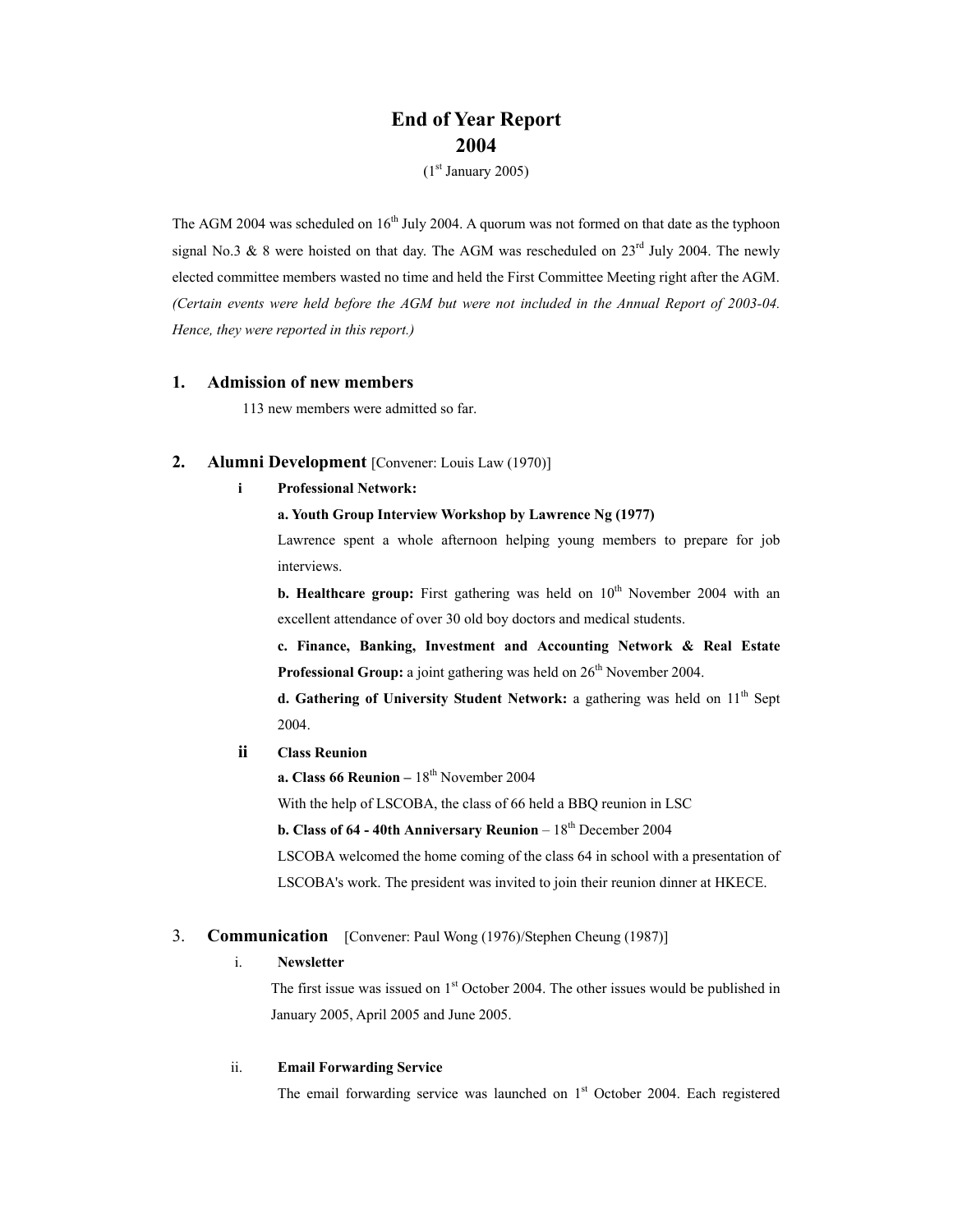member of the LSCOBA (HK) could apply for the service free of charge. To date, 413 members applied for the service.

## 4. **Constitutional Review** [Convener: Lester Huang (1977)]

A survey was sent in June 2004 to all members for collection of opinions on different issues of the LSCOBA. The team is now analyzing the results.

## 5. **Credit Card** [Convenor: Roger Lee (1985)]

The LSCOBA Visa card was officially launched on  $3<sup>rd</sup>$  December 2004 at the Christmas Ball. To date, over one hundred of old boys and friends applied for the card. For each successful application, Wing Hang Bank would award LSCOBA \$150. At each transaction, a portion would be donated to LSCOBA. Cardholders can also participate in the Monthly Pledge. With this money, LSCOBA can sponsor more student activities and school events.

## **6. Financial Affairs** [Hon. Treasurer: Henry Chan (1970)]

- i. LSCOBA request organizers of all events to prepare budgets, which must first be reviewed and approved by the Financial Subcommittee before event implementation.
- ii. A committee member was appointed as Event Controller for major events to monitor the income and expenditure.

#### **7. Heritage** [Convener: Peter Kam (1977)]

i. **Memorial mass for Brother Michael Curtin–25<sup>th</sup> November 2004** A special mass was held in LSC in memory of Brother Michael...

ii. **Grave-sweeping** - 27<sup>th</sup> November 2004 Old boys and current students paid homepage to the Christian Brothers buried in Happy Valley.

## iii. **Requiem Mass of Dr. James Wong (黃霑)** –  $8<sup>th</sup>$  December 2004

Our beloved fellow Lasallian Dr. James Wong passed away on 24<sup>th</sup> November 2004. The requiem mass was attended by his sons, his younger brother, Brother Thomas, Brother Patrick, Brother Alphonsus, Brother Mark and over 300 old boys and staff in the School Hall. A special Memorial Book with messages from old boys and students all over the world was prepared and presented to Uncle James' family. LSCOBA produced a DVD on the special event.

# **8. Membership Update** [Convener: Constantine Au (1987) and Stephen Cheung (1987)] Many entries in our database were outdated. Hence, LSCOBA took an active role in updating the database file. Membership update forms were sent via the newsletters. Online update was also installed. Up till now 735 members updated their data.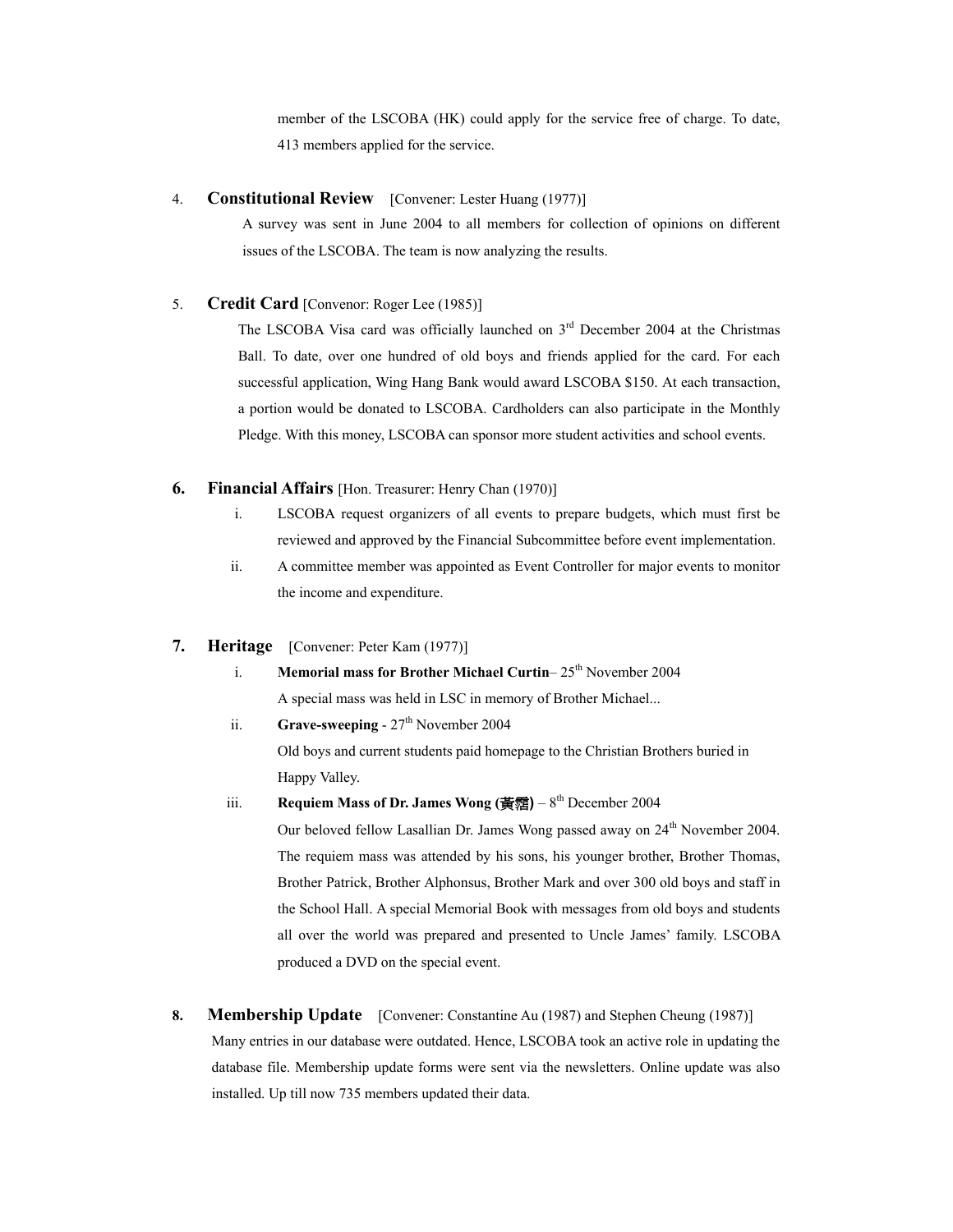## **9. Overseas Chapters**

Active communication with Overseas Chapters was made.

## i **Visitations of Overseas Chapters**

New York Chapter –  $25<sup>th</sup>$  July 2004 by the President Edmonton Chapter –  $2<sup>nd</sup>$  August 2004 by the President and the Hon. Secretary Vancouver Chapter -  $5<sup>th</sup>$  Aug 2004 by the President and the Hon. Secretary SF Chapter –  $8<sup>th</sup>$  August 2004 by the Hon. Secretary UK Chapter –  $14<sup>th</sup>$  Sept 2004 by the Hon. Secretary

ii **The President's Summit and North American Soccer Tournament in Toronto**  Bernard Kong and Constantine Au attended the summit on 31<sup>st</sup> July 2004 and watched the North American Soccer Tournament. The next summit and NA Tournament will be held by the LA Chapter in July 2005.

## iii. **The set up of President's Email Group**

An email group was set up for easy communication among the president of LSCOBA and those of the Overseas Chapters.

### **10. Recreation** [Convener: Willie Wong (1984)]

i. **Dinner with Brother Thomas**  $-20<sup>th</sup>$  August 2004

A dinner was held in honour of Brother Thomas, the tenth principal of LSC.

ii. **Past President Dinner** - 7<sup>th</sup> September 2004

Past Presidents, current and past committee members and guests attended the dinner.

iii. **BBQ for Christian Brothers' Cup** –  $17<sup>th</sup>$  September 2004

A BBQ was held to celebrate LSCOBA's victory in the tournament.

iv. **Dinner for Tommy Chiu**  $(1965) - 8^{th}$  October 2004

A dinner was held as a token of appreciation to Mr. Tommy Chiu, the Executive Secretary of LSCOBA, for his 21 years of service to LSCOBA.

## v. **Christmas Ball –** 3rd December 2004

The Christmas Ball was held at the Hong Kong Convention & Exhibition Centre (HKCEC) and the theme was Nostalgic 60's. It was attended by approximately 350 old boys & guests and was considered one the best Christmas Balls ever held by those who were present.

## 11. **School Improvement Project (SIP)**

LSCOBA took an active role in fund-raising for the SIP. The project was co-ordinated by La Salle Foundation (LSF). The President and the Vice President were members of the find raising campaign committee.

i. **Pledges to members**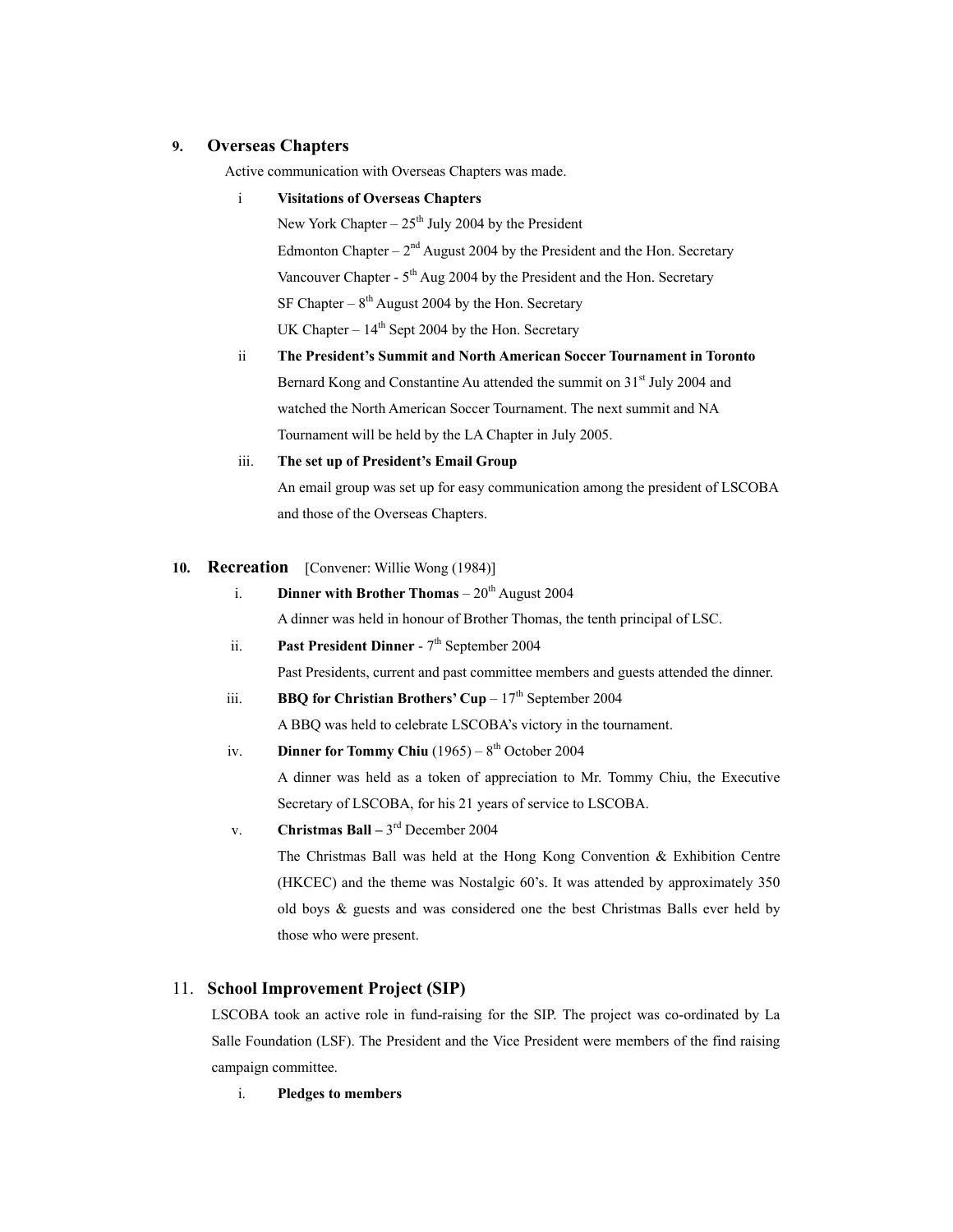LSCOBA helped to send out pledges to Lasallians and sponsored for the envelopes.

ii **Surplus of Christmas Ball 2004**

LSCOBA donated all the surplus of Christmas Ball 2004 to SIP via LSF.

iii. **Walkathon for SIP** -7<sup>th</sup> November 2004

LSCOBA played a leading role in the organization of the Walkathon for SIP. Over 500 old boys, students and parents participated in the event.

- 12. **Sports** [Convener: Herman Bo (1989)]
	- i. **Christian Brothers' Cup (CBC)**  $15<sup>th</sup>$  August 2004 and  $22<sup>nd</sup>$  August 2003 Under the training by Mr. T.P. Cheung, LSCOBA captured the Overall Championship.

## ii. **Soccer**

- 1. **7-a-side Soccer Tournament**  12th September 2004 & 3rd October 2004 8 teams participated in the tournament.
- 2. **The Soccer League** kicked off on 10<sup>th</sup> October 2004. 23 teams participated in 2 divisions.

## iii. **Golf Tournament**

- 1. **Winter Golf Tournament** 19<sup>th</sup> November 2004. Old boys played in the Nansha Golf Club (番禺南沙高爾夫球會)
- iv. **The Basketball League** kicked off on 5<sup>th</sup> December 2004

Six teams of Old boys plus one team from Chan Sui Ki (La Salle) College participated in the league.

## 13. **Student Affairs** [Convener: Bernard Kong (1976) before AGM] and KF Chan (1980)]

# i. **Graduation Dinner of F.5 students (5<sup>th</sup> July 2004) and F.7 students (7<sup>th</sup> Aug 2004)**

LSCOBA sponsored these two dinners. Committee members attended the dinners for recruitment of members.

ii. **Visit of F.7 students (class of**  $2002$ **)** – 9<sup>th</sup> July 2004

Committee members visited this class on the day of release of HKAL results. Students were invited to join LSCOBA and the Young Members Network.

- iii. **Final Assembly of Students**  $-12^{th}$  July 2004 Students received their report cards on this date. Committee members introduced LSCOBA to them in the school hall.
- iv. **Camp of F.3 Peer Counseling Scheme**  $-13<sup>th</sup>$  July 2004 LSOCBA sponsored this camp for these potential achievers. Committee members and Old boys attended the camp and shared their personal experience with the boys.
- v. **F.5 Student HKCEE Assembly** 21<sup>st</sup> July 2004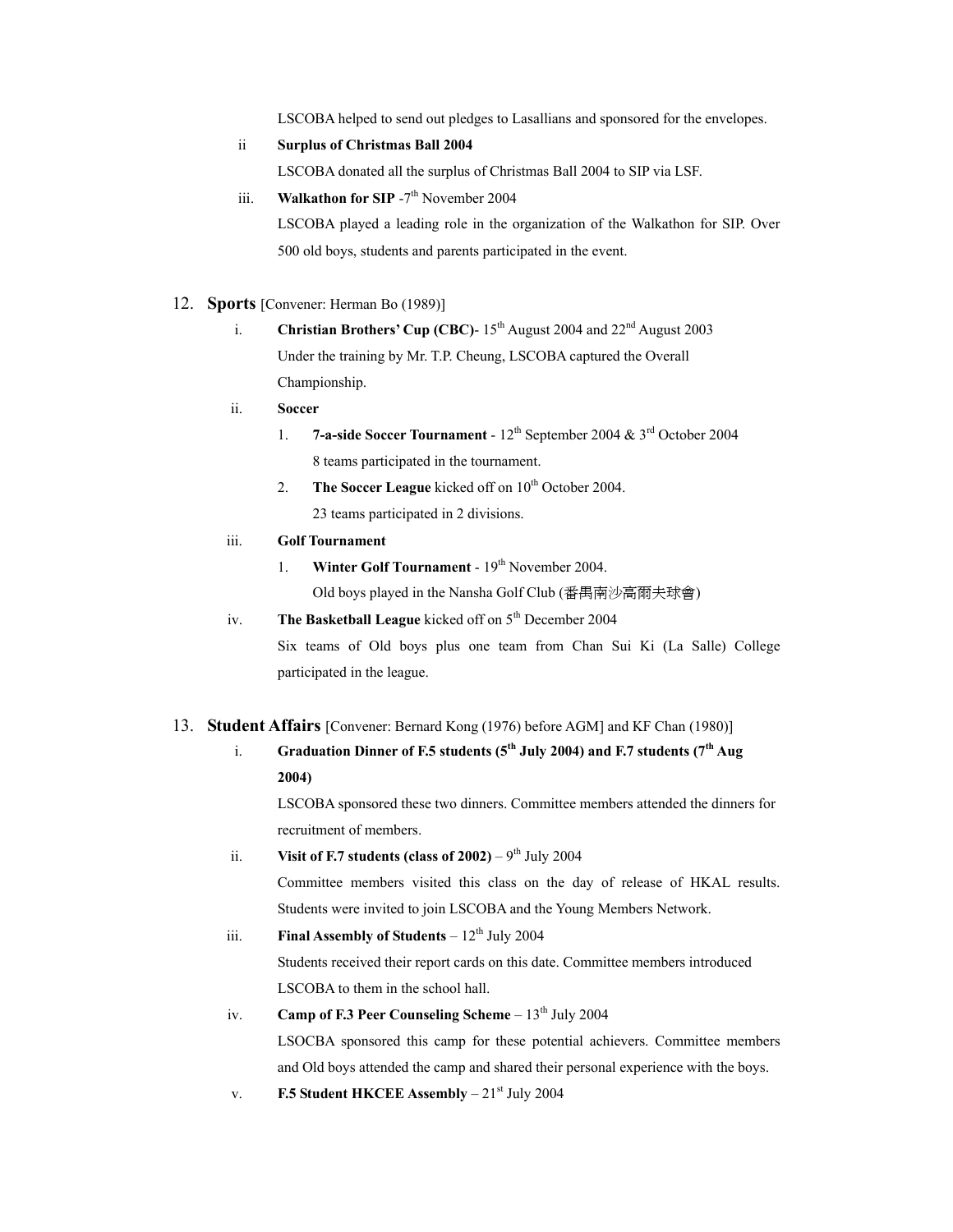Old boys shared their experience on school application after HKCEE.

| vi.   | <b>Newcomers' Day</b> $-14^{\text{th}}$ August 2004                                               |
|-------|---------------------------------------------------------------------------------------------------|
|       | The President addressed the new students and their parents on this day. The Old                   |
|       | Boys' room was opened for visit.                                                                  |
| vii.  | F.6 Orientation Camp $-24$ <sup>th</sup> Sep 2004                                                 |
|       | Old boys visited the F.6 boys. Many of them joined LSCOBA on spot.                                |
| viii. | Careers Fortnight with the Careers Team of LSC - $4^{\text{th}}$ October 2004 to $14^{\text{th}}$ |
|       | October 2004                                                                                      |
|       | This was a joint venture between the Student Affairs Subcommittee and the Careers                 |
|       | Team of LSC. Old boys returned to LSC during lunch time to discuss with the                       |
|       | students about their choices in career.                                                           |
| ix.   | Workshop on School Application by Louis Law (1970)                                                |
|       | Starting from October 2004, Louis spent one Saturday evening each month with the                  |
|       | boys who wanted to pursue their studies overseas. Discussion included choice of                   |
|       | schools, departments, preparation of interviews, portfolio etc.                                   |
| X.    | Kick off of Peer Counseling Scheme $-13th$ November 2004                                          |

The class of 66 held a BBQ reunion in LSC. Students who participated in the Peer Counseling Scheme 04-05 were invited to join the BBQ. This was a great gathering among boys and old boys.

xi. **Service to the elderly** – 13th November 2004

Around 30 students, parents and old boys served and entertained the elderly at the St. James' Settlement in Wan Chai.

#### xii. **Cultural Promotion Board**

LSC formed this board to promote the cultural development and activities among students. KF Chan represented the LSCOBA in this board.

# 14. **Participation in School Events and Lasallian Family Events** [Bernard Kong

## (1976)]

i. **Participation in Lasallian Musical Odyssey**–  $7<sup>th</sup>$  July 2004

Old boys enjoyed the wonderful performance by the boys of LSC and LSPS in Auditorium of Sha Tin Town Hall.

- ii. **Participation of the Opening Mass of the new school year** 8<sup>th</sup> September 2004. Committee members attended the mass on behalf of the old boy community.
- iii. **Participation of the Swimming Gala of LSC**  $23<sup>rd</sup>$  September 2004. Members of the OBA, teachers and parents participated in the old boys' race.
- iv. **Speech Day of LSC**  $11<sup>th</sup>$  November 2004

LSCOBA sponsored a number of prizes and scholarships. Dr. Choi Kin (65), an old boy doctor and the President of the Hong Kong Medical Association, was the Guest